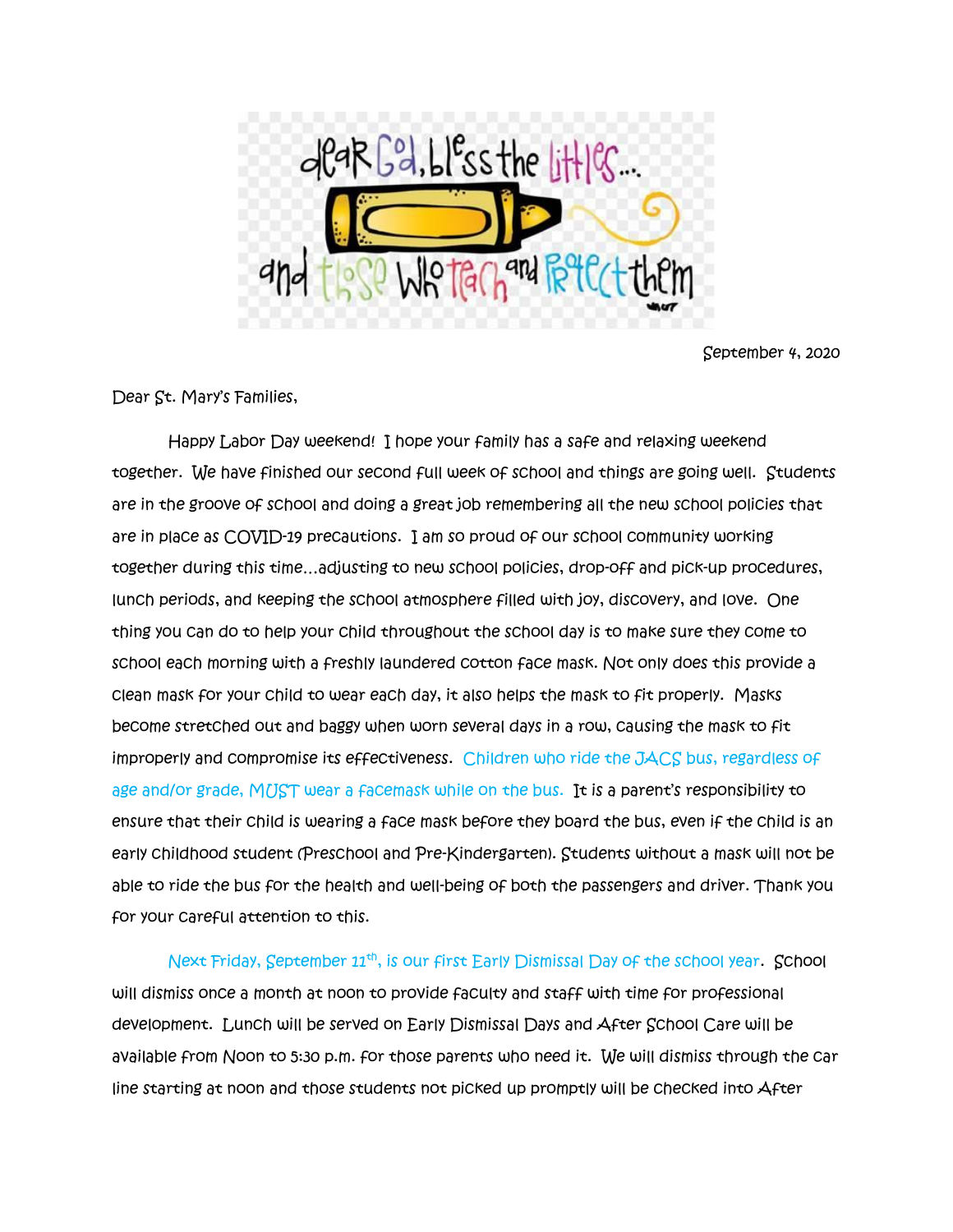School Care. Early Childhood students (Early Learners – Pre-K) who stay half-days will still be dismissed as usual at the 11:00 a.m. dismissal time. The JACS bus route will still run in the afternoon on Early Dismissal Days with the time adjusted each month for the noon dismissal time.

 If you have not already done so for the 2020-2021 school year, please update your child's safety and health information. Even if you are a returning St. Mary's family, your child's information needs to be updated each year. Updating the information is quick and easy, and can be done online at [JACSS.myschoolapp.com.](http://www.jacs.myschoolapp.com/) There are several important forms that need to be filled out including a media release, bus information (this MUST be filled out if your child rides or may ride the JACS bus), and health forms. Please take a few moments to update this information so the school has the most current health and safety information for your child.

 Last night St. Mary's Home and School met for our 2020-2021 school year kick off. Thank you to the parents who attended the meeting! Each month Home and School will meet to discuss fun school events, plan special days for our students and teachers, and enjoy each other's company. Home and School will be sending out a parent survey asking if there are specific days and times that work best for meetings this year. If you attend a Home and School meeting you will receive a coupon for your child to have a free jeans/JACS spirit shirt dress out day on a day of their choice! All you have to do is attend the meeting, receive a coupon, and then send the coupon to school with your child on a day they choose (this can not be a Friday or other special day when we attend Mass). We hope to see you at the next meeting in October!

 The Booster Club is a proud supporter of JACS athletics. Each year the Booster Club pays for and provides support to JACS athletics with things such as uniforms, referee fees, equipment purchases, St. Mary's youth basketball support and maintenance. This is accomplished without charging any activity fees to families. We recognize that this could never be accomplished without the support of JACS family and friends. Yearly Booster Club Membership costs \$100 per family. Booster Club members are admitted into all home sporting events free for your immediate family, including McAuley, St. Peters and St. Mary's, as well as receiving two booster club shirts. Please consider joining and supporting our JACS athletes. You may fill out the attached membership form and return it to St. Mary's office with your